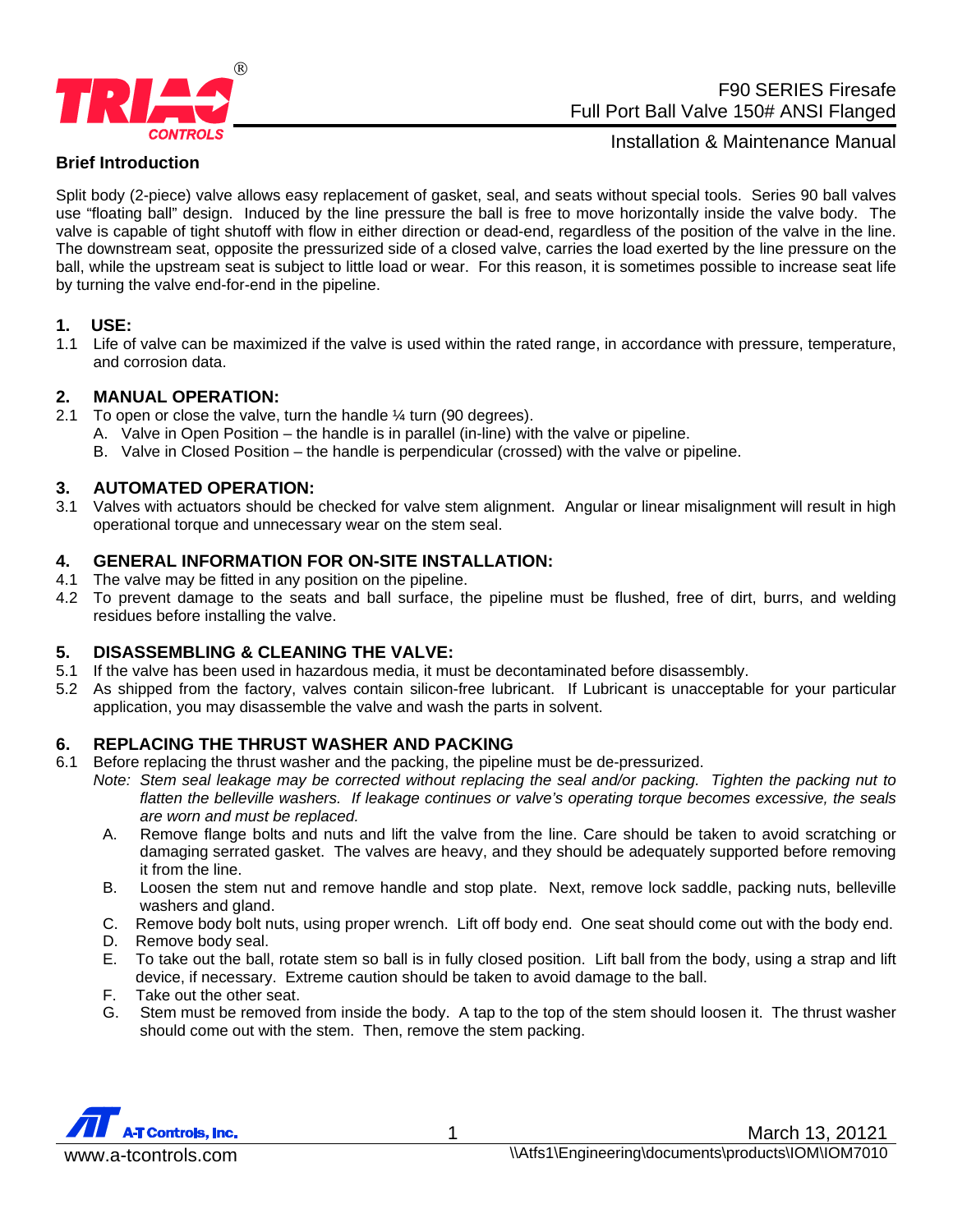

 F90 SERIES Firesafe Full Port Ball Valve 150# ANSI Flanged

#### **7. VISUAL INSPECTION:**

Installation & Maintenance Manual

- 7.1 Clean and inspect metal parts. It is not necessary to replace neither ball nor stem unless the surface has signs of abrasion or corrosion. We strongly recommend replacement of all soft parts whenever the valve is disassembled for reconditioning. We provide replacement kits that contain all the replaceable parts.
	- *Note: The valve may be assembled and operated dry with any lubricant. However, a light lubrication will aid in assembly and reduce initial operating torque. Lubricant used must be acceptable with the intended line fluid.*

#### **8. ASSEMBLY**

Install one seat in the body cavity with the spherical curvature facing the ball.

- 8.1 Install the thrust washer on stem and slide the stem up through the body. Install packing, gland, belleville washers, locking saddle. Screw the packing nut into the stem. Lock the saddle in place.
- 8.3 Install stop plate, handle and washer. Screw the stem nut into the stem until the handle is secure.
- 8.4 Turn handle to the closed position. Line up the ball slot with the stem end and slide the ball into position. Turn the handle to the open position to hold the ball in place.
- 8.5 Install the remaining seat into body side.
- 8.6 Put body seal gasket into body and line up end flange. Because the body flange bolt pattern is different from the line flange bolt pattern, it is possible to assemble the valve such that the line flanges bolt pattern don't line up. Be certain to align end flanges bolt holes to straddle valve center lines. Be careful not to damage body seal when putting cap end into body.
- 8.8 Install cap end nuts and tighten in the "star" pattern to the proper torque. Extreme care must be exercised during adjustment of cap end nuts to make sure that complete engagement of the studs with body flange is maintained. There should be at least one stud thread exposed on each side.
- 8.9 Cycle the valve slowly, with a gentle back and forth motion, to build gradually to the full quarter turn. By cycling slowly, the seat lips will assume a permanent seal shape against the ball. A fast turning motion, at this point, may cut the seats before they have a chance to form the proper seal.
- 8.10 Test valve, if possible, prior to placing valve back into line position. If not properly secured, the valve can separate from the pressure source, resulting in possible injury. Always join the valve to companion flanges of same pressure rating as valve and secure with a full set of flange bolts.

#### **TEST AS FOLLOWS:**

- A. Secure valve to a test fixture by means of a mating flange with full bolting and a suitable gasket. Orient valve so seat to be tested is facing up.
- B. Introduce 50 to 100 psig air. Partially cycle the valve, under pressure, then slowly close to make sure the cavity is pressurized (use hearing protection). Pour water into the upper port to cover the ball and visually check for bubbles. If bubbles appear, pour the water out, cycle the valve several times and recheck. To check for leakage in the other port, reverse the valve and introduce air pressure to the port just checked.
- C. Check stem seal at this time by coating the stem top area with a water/soap solution. If leakage occurs, tighten stem seal just until leakage stops.

| <b>Valve Size</b> | <b>Break Away Torque</b><br>$($ ln-lbs. $)$ | <b>Torque of Body Bolts</b><br>$($ ln-lbs. $)$ | <b>Torque of Stem Nut</b><br>$(In-lbs.)$ |
|-------------------|---------------------------------------------|------------------------------------------------|------------------------------------------|
| $\frac{1}{2}$     | 92                                          | $95 - 130$                                     |                                          |
| $\frac{3}{4}$     | 115                                         | $122 - 156$                                    | -87                                      |
| $A$ 33            | 150                                         | $365 - 399$                                    | 130                                      |
| $1 - 1/2"$        | 320                                         | $365 - 399$                                    | 208                                      |
| יירי              | 415                                         | $365 - 399$                                    | 208                                      |
| $2 - 1/2"$        | 675                                         | $365 - 399$                                    | 208                                      |
| 3"                | 1000                                        | $477 - 521$                                    | 304                                      |
| 4"                | 1800                                        | $477 - 521$                                    | 304                                      |

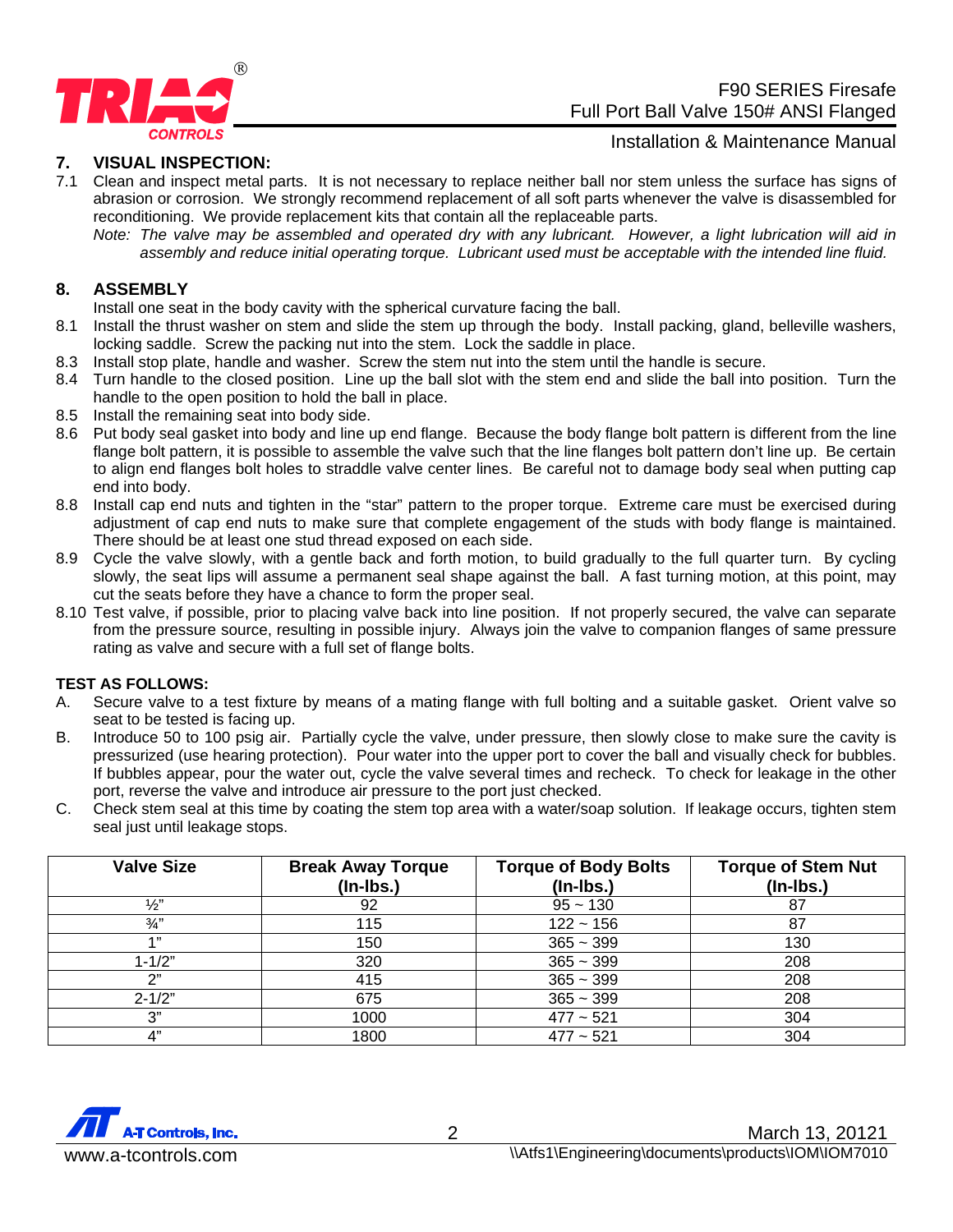

# F90 SERIES Firesafe Full Port Ball Valve 150# ANSI Flanged

# **CONTROLS**<br>Installation & Maintenance Manual